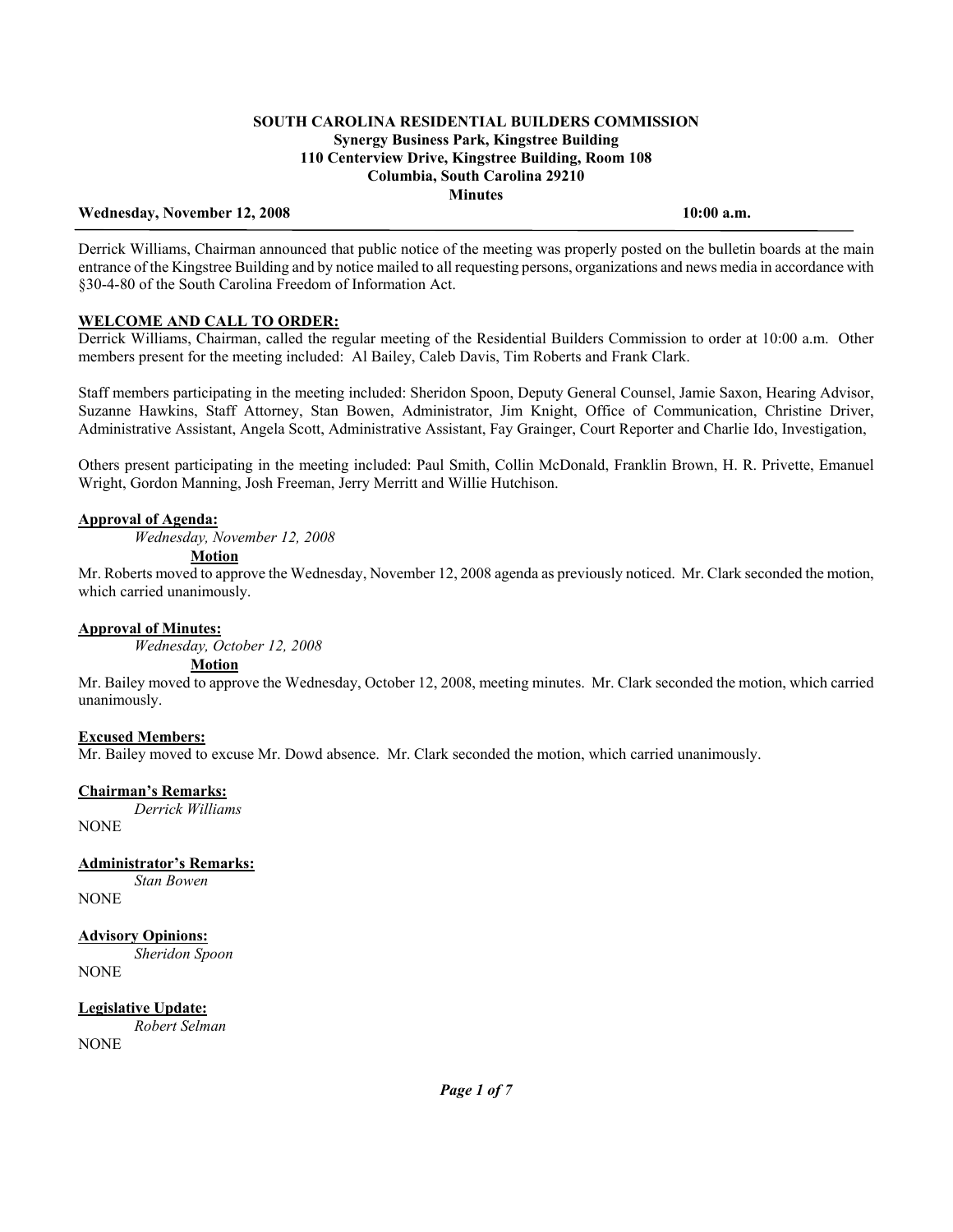## Wednesday, November 12, 2008 **10:00 a.m. 10:00 a.m.**

#### **Office of Communications:**

 *Jim Knight* 

Mr. Bowen introduced Mr. Jim Knight the Director of Office of Communications. Mr. Knight stated that The Office of Communication serves approximately fifty (50) different programs within Labor Licensing and Regulations. They are responsible for the agency's public relations, media relations and governmental agencies on labor issues and the administration of Occupational Safety and Health (OSHA). He was recently assigned to plan for LLR's enforcement of the South Carolina Illegal Immigration and Reform Act that was signed in June 2008. He stated that he is encouraging all Boards to utilize their websites to publish newsletters. Residential Builder's has recently published their newsletter titled "Top 10 Tips When Hiring A Contractor."

**Old Business:**

NONE

#### **New Business:**

#### **Recommendation of Investigation Review Committee:**

## **MOTION**

Mr. Davis made a motion, to approve the recommendations of the Investigative Review Committee. Mr. Bailey seconded the motion, which carried unanimously.

## **Application Review:**

#### *Emanuel Wright*

Mr. Wright appeared before the Commission because he answered "yes" on his Residential Plumbing Application that he has been convicted of pled guilty or nolo contendere to a criminal offense. Also, Mr. Wright answered "yes" there has not been any judgments, liens or claims filed against his or his business entities that he has been associated with within the past five (5) years. Due to Mr. Wright's answers the application could not be processed in a routine manner. Mr. Wright waived his right to counsel.

Mr. Wright appeared before the Commission and offered the following testimony.

Mr. Wright testified that he was charged with a controlled substance. He served one (1) year probation and his driver's license was suspended for one (1) year. His probation will end December 2008.

#### *(This proceeding was recorded by a court reporter in order to produce a verbatim transcript if requested in accordance with the law.)*

## **MOTION**

Mr. Bailey made a motion, to approve Mr. Wright to sit for the Residential Plumbing Examination, prior to taking the examination Mr. Wright must submit a written agreement stating that he has made payment arrangements to repay the outstanding judgment. Mr. Bailey seconded the motion which carried unanimously.

## *Mr. Paul Smith*

Mr. Smith appeared before the Commission because he answered "yes" on his Residential Specialty Application that he has been convicted of pled guilty or nolo contendere to a criminal offense. Due to Mr. Smith's answers the application could not be processed in a routine manner. Mr. Smith waived his right to counsel.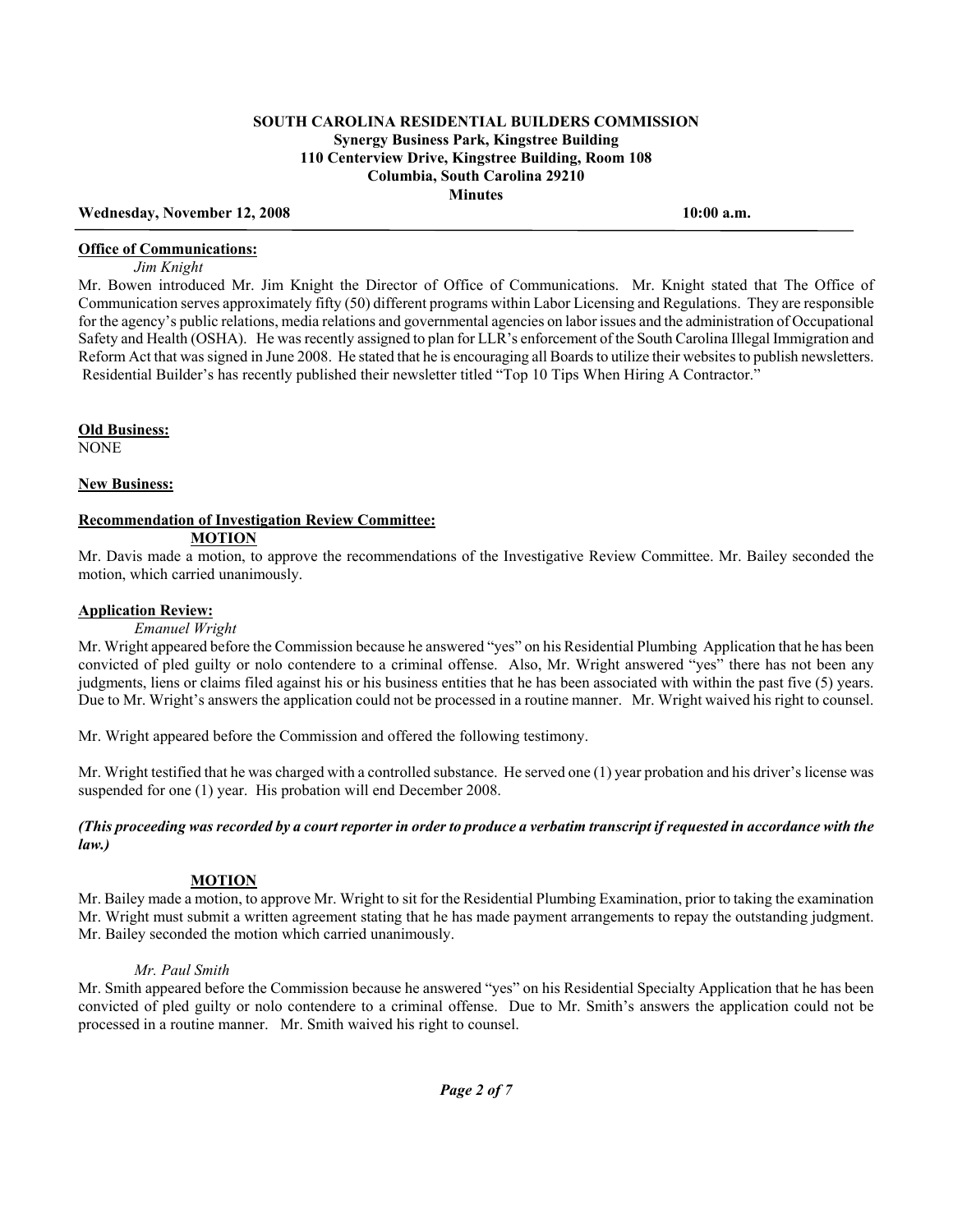## Wednesday, November 12, 2008 **10:00 a.m. 10:00 a.m.**

Mr. Smith appeared before the Commission and offered the following testimony.

Mr. Smith testified that his past criminal offenses were a direct result of his drinking. He served prison time for the offenses and he is not on parole or probation. He no longer drinks and attends Alcohol Anonymous (AA) meetings regularly. He asked that the Commission give him the opportunity to prove himself by approving his application.

*(This proceeding was recorded by a court reporter in order to produce a verbatim transcript if requested in accordance with the law.)* 

## **MOTION**

Mr. Bailey made a motion, to approve Mr. Smith's Residential Specialty Contractor's Registration. Mr. Bailey seconded the motion, which carried unanimously.

## *Mr. Gordon Manning*

Mr. Manning appeared before the Commission to ask that his credentials and experience which he submitted on his Residential Builder's Application be approved. Due to Mr. Manning's answers the application could not be processed in a routine manner. Mr. Manning waived his right to counsel.

Mr. Manning appeared before the Commission and offered the following testimony.

Mr. Manning testified that his work experience meets the State's one year minimum work experience requirement. He understands that approval of his request will not waive his obligation to sit for the examination. He testified that based on his work experience, abilities, financial knowledge and resources qualifies him for consideration of the work experience required for the Residential Builder's License.

## *(This proceeding was recorded by a court reporter in order to produce a verbatim transcript if requested in accordance with the law.)*

## **MOTION**

Mr. Roberts made a motion, to approve Mr. Manning to sit for the Residential Builder's Examination Mr. Clark seconded the motion, which carried unanimously.

#### *Mr. Willie Hutchison*

Mr. Hutchison appeared before the Commission because he answered "yes" on his Specialty Contractor's Application that that he has been convicted of pled guilty or nolo contendere to a criminal offense. Due to Mr. Hutchison's answer the application could not be processed in a routine manner by staff. Mr. Hutchison waived his right to counsel.

Mr. Hutchison appeared before the Commission and offered the following testimony.

Mr. Hutchison testified that he was charged for distribution of  $2<sup>nd</sup>$  Degree Burglary and Grand Larceny. He was convicted to ten (10) years suspended to six (6) months in a correctional facility three (3) years probation and time served to nine (9) months.

#### *(This proceeding was recorded by a court reporter in order to produce a verbatim transcript if requested in accordance with the law.)*

*Page 3 of 7*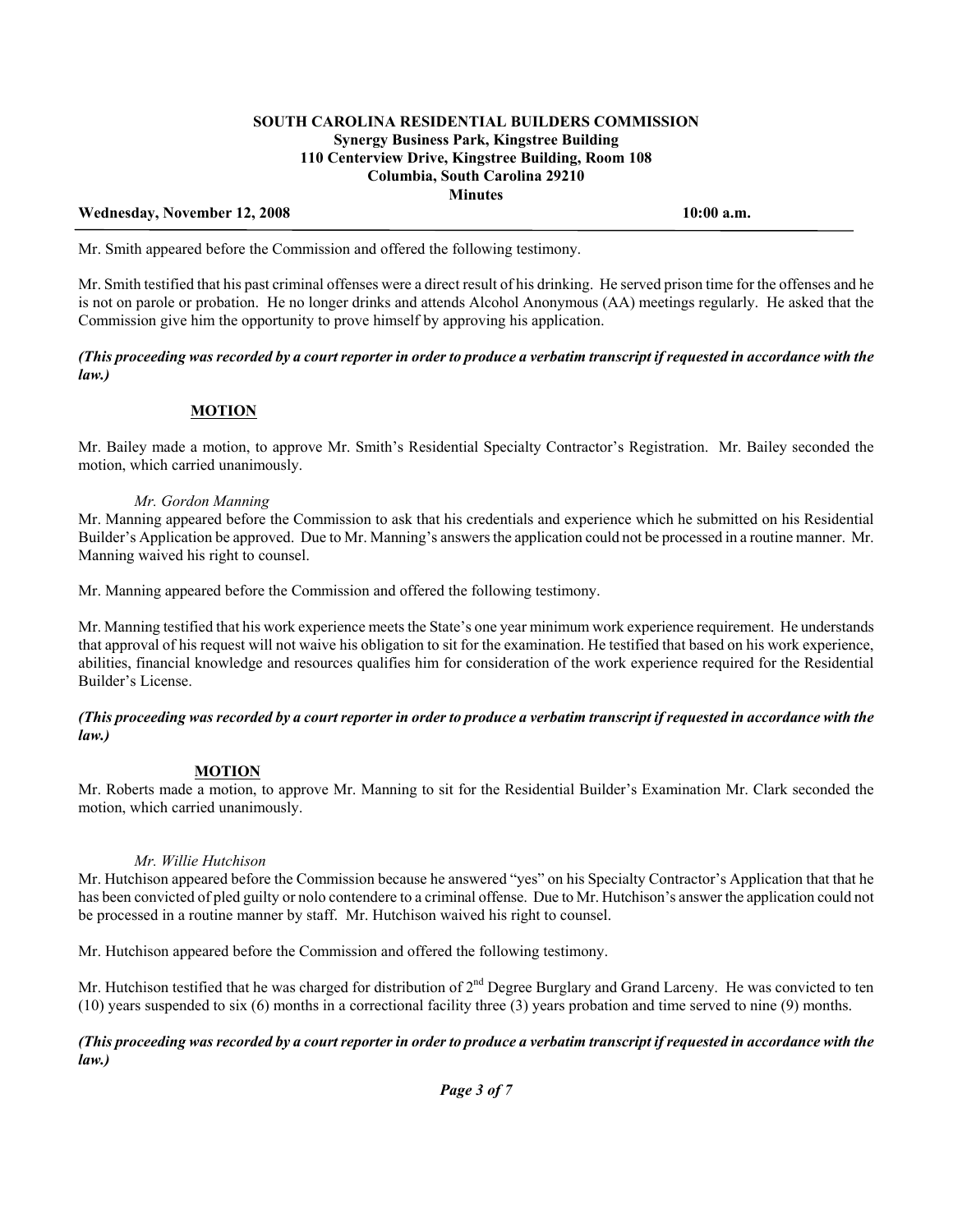Wednesday, November 12, 2008 **10:00 a.m. 10:00 a.m.** 

## **MOTION**

Mr. Davis made a motion, to approve Mr. Hutchison's Specialty Contractors Application, providing that Mr. Hutchison furnishes a current background check showing that all problems have been rectified. Mr. Davis seconded the motion, which carried unanimously.

#### *Mr. Franklin L. Brown*

Mr. Brown appeared before the Commission because he answered "yes" on his Residential Specialty Application that he was delinquent with his child support obligations. Due to Mr. Brown's answer the application could not be processed in a routine manner by staff. Mr. Brown waived his right to counsel.

Mr. Brown appeared before the Commission and offered the following testimony.

Mr. Brown testified that he was currently unemployed and became delinquent with his child support obligations. He recently started receiving unemployment compensation and his child support will be automatically drafted from his check.

## *(This proceeding was recorded by a court reporter in order to produce a verbatim transcript if requested in accordance with the law.)*

## **MOTION**

Mr. Davis made a motion, to approve Mr. Brown's Residential Specialty Registration. Mr. Clark seconded the motion, which carried unanimously.

## *Mr. Collin A. McDonald*

Mr. McDonald appeared before the Commission because he answered "yes" on his Residential Home Inspector's Application that that he has been convicted of pled guilty or nolo contendere to a criminal offense. Due to Mr. McDonald's answer the application could not be processed in a routine manner by staff. Mr. McDonald waived his right to counsel.

Mr. McDonald appeared before the Commission and offered the following testimony.

Mr. McDonald testified that he was convicted for possession of marijuana and driving without a license. He was sentenced to three (3) years suspended to three (3) years probation and he is no longer on probation.

## *(This proceeding was recorded by a court reporter in order to produce a verbatim transcript if requested in accordance with the law.)*

## **MOTION**

Mr. Bailey made a motion, to approve Mr. McDonald sit for the Residential Home Inspector's Examination. Mr. Davis seconded the motion, which carried unanimously.

## **Citations:**

 *Mr. Laverne H. Pabst, Jr.* 

#### **MOTION**

Mr. Bailey made a motion, to approve the citation against Mr. Pabst. Mr. Davis seconded the motion, which carried unanimously.

## **Hearing Officer's Recommendation For Bond Claims**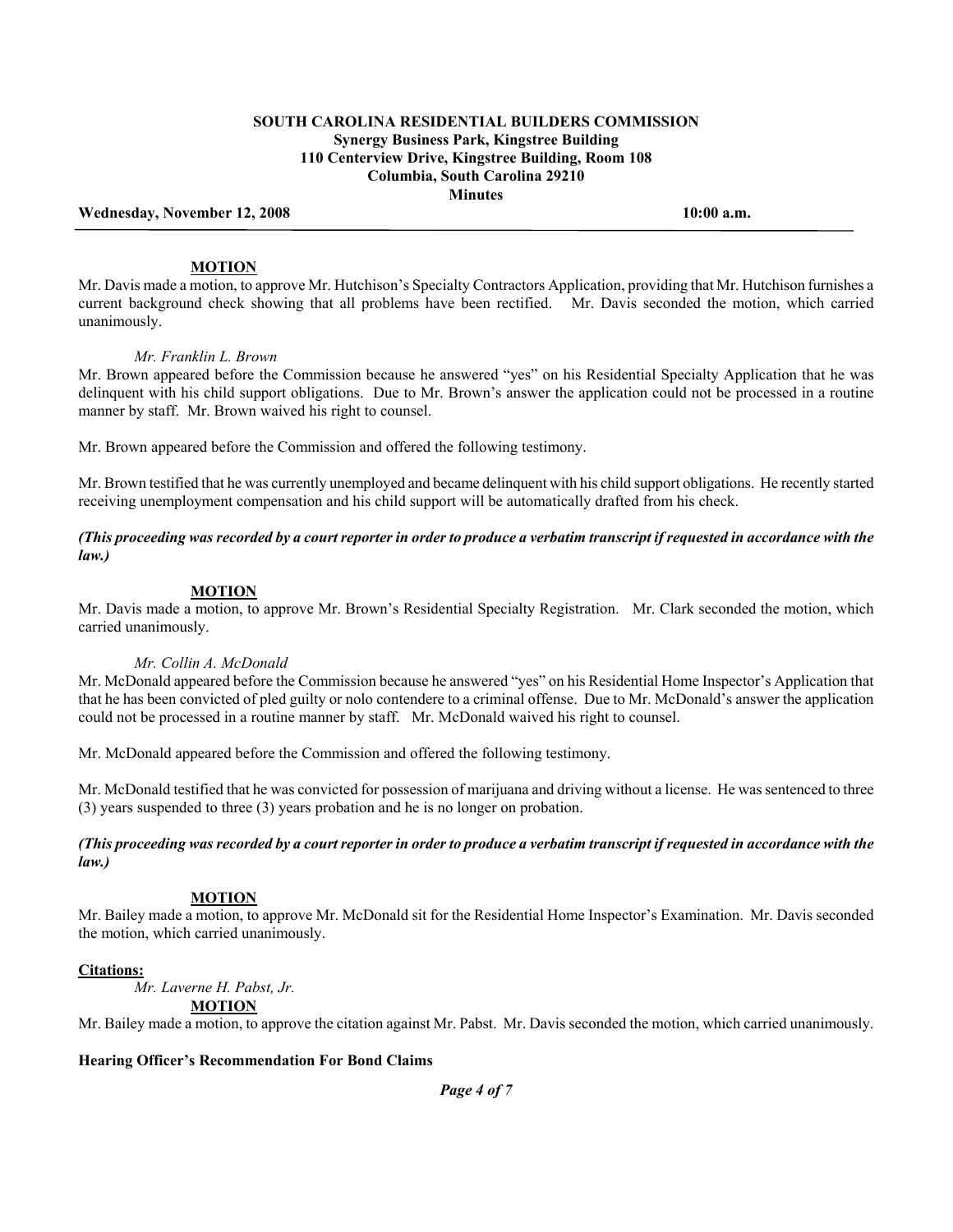## Wednesday, November 12, 2008 **10:00 a.m. 10:00 a.m.**

 *Mr. David Greene, Jr.* 

## **MOTION**

Mr. Bailey made a motion, to approve the Hearing Officer's Recommendation for the Bond Claim against Mr. David Greene, Jr. Mr. Davis seconded the motion, which carried unanimously.

#### *Mr. Jimmy R. Thornton*

# **MOTION**

Mr. Davis made a motion, to approve the Hearing Officer's Recommendation for the Bond Claim against Mr. Jimmy R. Thornton. Mr. Bailey seconded the motion, which carried unanimously.

*(Theses proceedings were recorded by a court reporter in order to produce a verbatim transcript if requested in accordance with the law.)* 

#### **Hearing Officer's Recommendations:**

## **Mr. Jamie Saxon, Hearing Advisor**

 *Mr. Michael T. Rowe* 

Ms. Rowe did not appear at this meeting.

## **MOTION**

Mr. Bailey made a motion, to approve the Hearing Officer's recommendations against Mr. Michael T. Rowe. Mr. Roberts seconded the motion, which carried unanimously.

#### *Mr. John Styron*

Mr. Styron did not appear at this meeting.

## **MOTION**

Mr. Bailey made a motion, to approve the Hearing Officer's recommendations against Mr. John Styron. Mr. Roberts seconded the motion, which carried unanimously.

 *Mr. Jeremy B. Foster*  Mr. Foster did not appear at this meeting.

## **MOTION**

Mr. Davis made a motion, to approve the Hearing Officer's recommendations against Mr. Jeremy B. Foster. Mr. Roberts seconded the motion, which carried unanimously.

*(Theses proceedings were recorded by a court reporter in order to produce a verbatim transcript if requested in accordance with the law.)*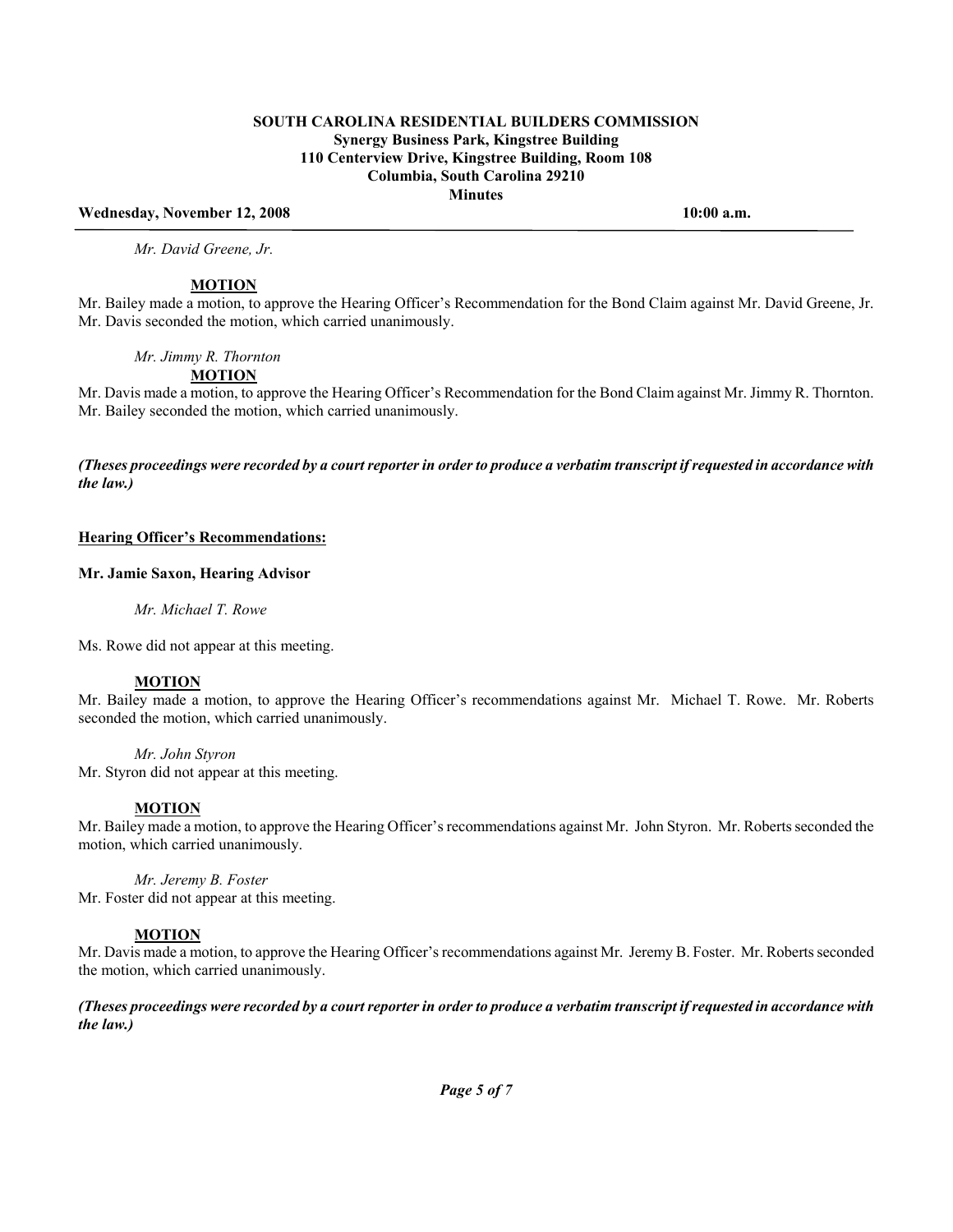#### Wednesday, November 12, 2008 **10:00 a.m. 10:00 a.m.**

#### **Reinstatements:**

*Mr. Joshua Freeman* 

Mr. Freeman appeared before the Commission requested that his license be reinstated. Mr. Freeman waived his right to counsel.

Mr. Freeman appeared before the Commission and offered the following testimony.

Mr. Freeman testified that his Residential Builder's license was revoked several years ago. He sent a letter in stating that he would not be renewing his license. He recently found out that he has an outstanding penalty of Three Thousand (\$3000) Dollars and bond claim filed against him. He apologized to the Commission and stated that he would like to resolve the matter by paying the penalty and the bonding company. He testified that he previously took and passed the Commercial Heating and Air Examination.

## *(This proceeding was recorded by a court reporter in order to produce a verbatim transcript if requested in accordance with the law.)*

## **MOTION**

Mr. Bailey made a motion, to approve Mr. Freeman's Residential Heating and Air License once he has paid the Three Thousand (\$3000) Dollars fine; made restitution with the bonding company and cleared up in unresolved matters with the Contractor's Licensing Board. Mr. Davis seconded the motion, which carried unanimously.

## **Memorandum of Agreement:**

### *Mr. Donnie Burch*

Mr. Burch did not appear at this meeting. Mr. Joe Connell, Esquire represented the State. Mr. Connell informed the Commission that Mr. Burch contacted the office and stated that he thought the hearing was scheduled for another date and requested a continuance. Mr. Burch requested to appear before the Commission to request that his license be reinstated.

## **MOTION**

Mr. Davis made a motion, to deny Mr. Burch's request for a continuance. Mr. Roberts seconded the motion, which carried unanimously.

## **MOTION**

Mr. Bailey made a motion, to accept the Memorandum of Agreement; to revoke Mr. Burch's license and Mr. Burch shall pay a fine of Four Thousand (\$4000) Dollars. Mr. Roberts seconded the motion, which carried unanimously.

## *(This proceeding was recorded by a court reporter in order to produce a verbatim transcript if requested in accordance with the law.)*

# **Bond Hearing:**

 *Bobby Williams* 

Mr. Williams did not appear at this meeting. Mr. Suzanne Hawkins represented the State and Mr. James Werner Represented Massusettes Bay Insurance Company.

Mr. Suzanne Hawkins updated the Commission on the complaint against Mr. Bobby Williams.

## **MOTION**

Mr. Bailey moved to enter into executive session to seek legal advice. Mr. Roberts seconded the motion, which carried unanimously. Mr. Clark made a motion to come out of executive session. Mr. Roberts seconded the motion, which carried